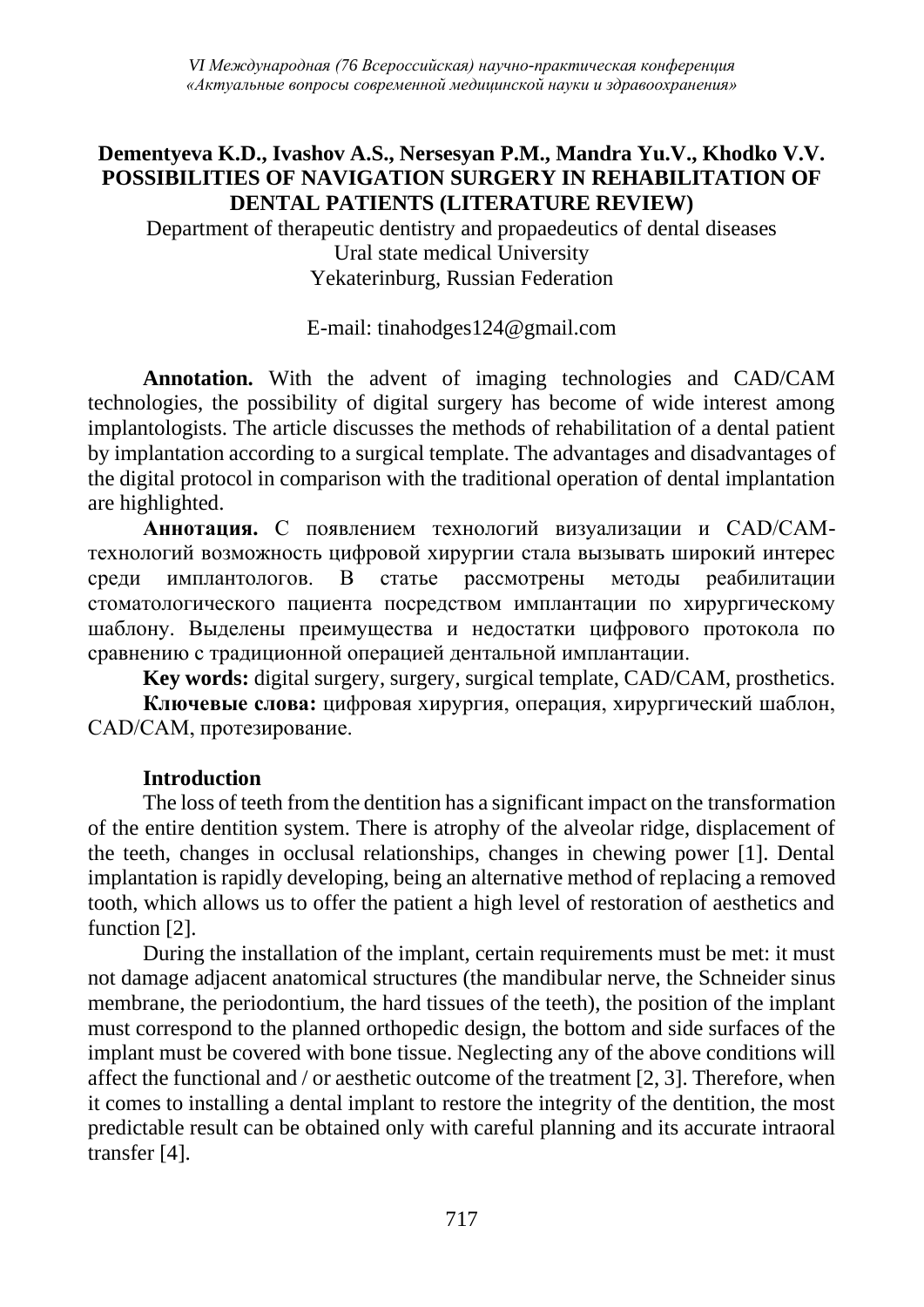The introduction and dissemination of 3D imaging and computer technologies allows us to improve traditional preoperative planning, which often used periapical and panoramic radiographs, diagnostic casts and examination of alveolar ridges [3]. The analysis of a cone-beam computed tomogram (CBCT) and an optical scan, together with the software for planning implants, allows you to accurately model the stages of surgery and prosthetics, to make unambiguous measurements of the width and height of the bone at the planned location, as well as the distance and angles between the implants. The place of implantation is determined before surgery, depending on the volume and quality of the bone, the location of anatomical structures, orthopedic and aesthetic requirements [5].

**Purpose of research** – to evaluate the clinical advantages and disadvantages of installing dental implants using a surgical template compared to a traditional treatment protocol.

### **Research materials and methods**

The literature was searched in scientific search bibliographic databases, such as PubMed, eLibrary, Medline, Google Academy. According to the thematic headings "Dental implantation" and "Surgical template", more than 384 studies were found up to 2014. During the study of these works, the sample included 56 articles and literary reviews.

### **The results of the study and their discussion**

The installation of dental implants has traditionally been an intuitive process, where the surgeon relies on some internal flair to achieve optimal positioning of the implant. But with the advent of digital planning and the stereolithographic process, it is possible to make surgical guides that replace traditional "mental" navigation at all levels of treatment, reducing the risk of iatrogenic damage [6].

The navigational surgical protocol requires obtaining diagnostic information about the jawbones and soft tissues to plan the optimal placement of the implant. Information about the teeth, the position of their roots, the state of the bone structures of the jaws is obtained by X-ray CBCT, the images are exported in DICOM format a standard for distributing and viewing medical images. This format is supported by all software for planning implantation [5]. Currently, there are many programs for planning implantation, for example: Simplant (Materialise Dental Inc, USA), Invivo (Anatomage, USA), 3‐Diagnosys and Plastic-CAD (3DIEMME, Italy), NobelClinician (Nobel Biocare, Sweden), OnDemand3D (Cybermed Inc, Korea) and others [7, 8, 9].

CBCT reconstructions are panoramic, transverse, multi-plane sections, and volumetric visualization. The main planning tool is the cross-section necessary to assess the volume and quality of the bone, but other reconstructions should also be used to improve the diagnosis [10].

After performing measurements on the cross-section images, the doctor can virtually select and place implants in the area of interest, plan their number, axes, angles, dimensions and distribution, taking into account the presence of bone tissue, anatomical structures and prosthetic requirements [1]. Most implant planning software packages include libraries with most of the available implants on the market.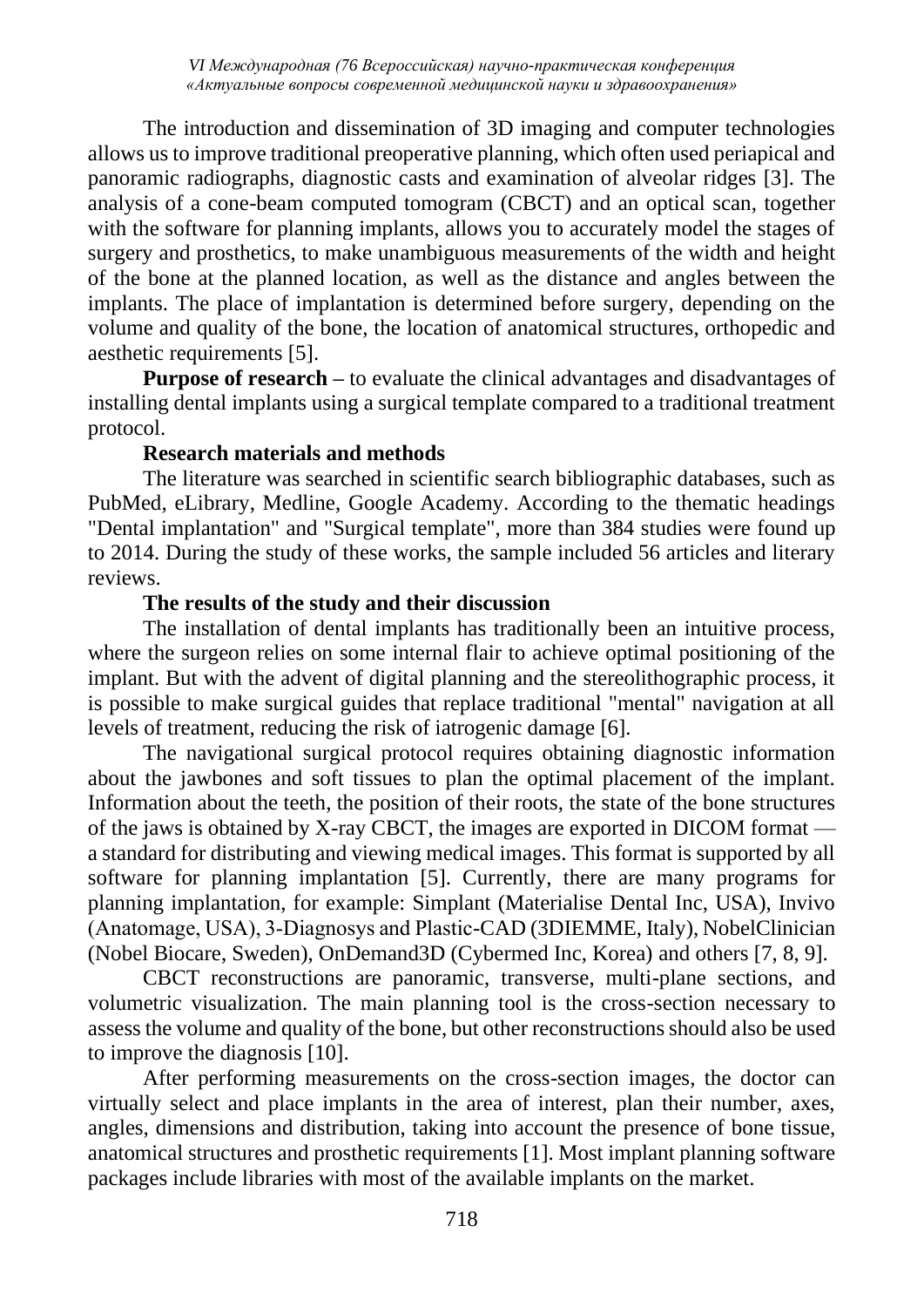CBCT imaging is very accurate for hard tissues, but due to poor contrast resolution, information about soft tissues is insufficient [10]. For this reason, optical scanning technology is included in the implantation planning software. The scan provides information about the soft tissue profile, as well as accurate information about the teeth in STL format. The files can be used not only to determine the contours of soft tissues and teeth, but also to make 3D-printed models and surgical templates [10].

Once the implant is virtually planned, the project can be transferred to the clinic using a surgical template. A surgical template is a device modeled on a computer and made of acrylic resin by 3D printing or milling [9]. A steel sleeve of a given diameter is installed in the template to guide the surgical cutters. Surgical templates can be divided into categories based on the type of stabilization, such as teeth, bones, or soft tissues [7]. On toothless jaws, patterns are stabilized with temporary locking pins, which can also be scheduled using tools in software packages. Some systems provide a fully controlled implant placement through the same drilling template, other methods may require the implant to be inserted after the surgical template is removed [5].

The use of a surgical template makes it possible to perform a flap-free operation using mucotom, which gives advantages such as reducing intraoperative bleeding, surgery time, postoperative pain and edema, no need for sutures, while preserving the soft tissue architecture and the volume of hard tissues at the implantation site, which allows the patient to immediately restore normal oral hygiene [10]. The Arisan study, regarding the postoperative course, showed statistically significant differences in favor of the group of patients who received surgery without flap folding, compared with patients who received traditional open flap procedures, in terms of the amount of analgesics consumed, postoperative pain and bleeding [3]. According to Sklar [8], there are several prerequisites that need to be considered in order to achieve better results with non-flap surgery. The method is indicated in patients with sufficient height, volume and density of the underlying alveolar bone, as well as with a medium or thick gum biotype (at least 3 mm in the apicoronal direction).

Precise virtual planning of the operation sometimes avoids bone augmentation, which is associated with an increase in treatment time[9]. Fortin writes in his study about the 98% survival rate of implants after 4 years in cases of partial adentia with severe atrophy of the terminal parts of the upper jaw, avoiding the sinus-lifting procedure [2]. The implants were installed using a surgical template based on digital planning using the anterior or posterior wall or septum of the sinus, as well as the palatal curvature. No complications were recorded during the 4‐year follow-up period. Moreover, careful three-dimensional positioning of the implants allows you to get the best clinical results, especially in the aesthetically important area [1].

Another advantage of guided techniques is the possibility of pre-manufacturing the prosthesis, focusing on the position of the implant, thus achieving aesthetics and immediate loading [3]. It is also possible to use a single abutment for both temporary and final rehabilitation, which reduces time and costs, but, above all, improves clinical results, especially in the aesthetically significant area [6]. Many articles emphasize the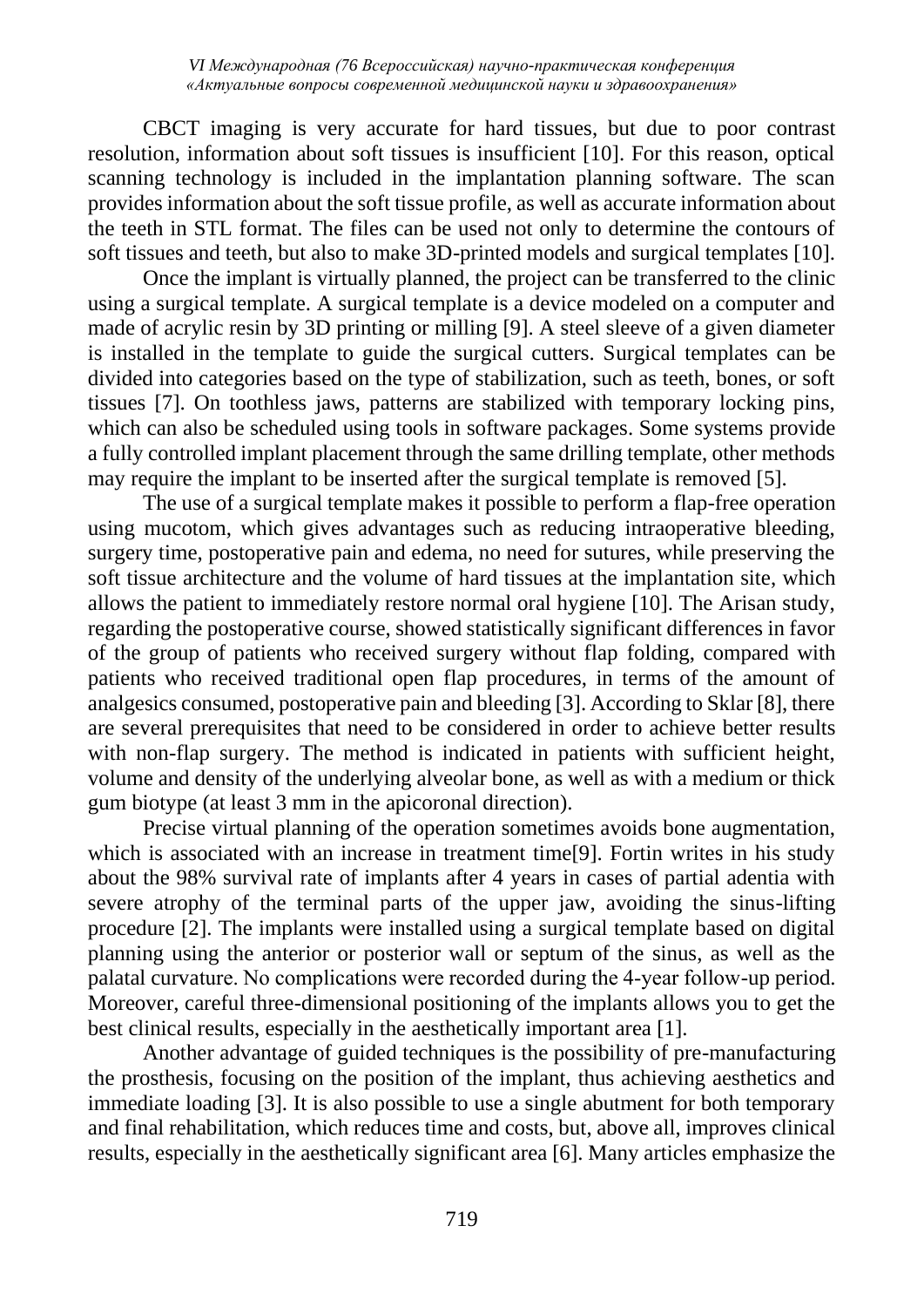potential benefits of prosthetics in the case of complete adentia and immediate rehabilitation of patients [4,8].

To evaluate the benefits that a template-based surgical treatment can provide, you need to evaluate the costs associated with the procedure. The purchase of technology should be considered as an initial investment, as well as the cost and time of training. Finally, a digital workflow fee will be charged for each clinical case. Even if the duration of surgical intervention may be shorter with guided surgery compared to traditional methods, it seems that much more time should be spent on preoperative planning[6]. If navigational surgery can avoid the bone grafting procedure, it can reduce the overall cost of treatment [7]. Depending on the workflow, immediate reconstruction may also result in a reduction in the time required to complete the final prosthetics [9]. Unfortunately, there is no profitability report in the literature due to the many proposed protocols.

The current trend in implantology is to improve the procedure by reducing the overall duration of rehabilitation, while using less invasive surgical techniques. Navigational implantation protocols can help clinicians simplify treatment, from the diagnostic stage to the final prosthetics [1,3].

# **Conclusions**

Digital protocols have a number of advantages:

\* accurate analysis of bone topography allows you to obtain information about the size, direction and location of the bone for accurate positioning of implants;

\* flap-free surgery reduces the operation time and is characterized by a favorable postoperative course;

\* preservation of the structure of soft tissues and the volume of hard tissues in the operating field;

\* integration of restorative determinants into surgical planning, resulting in a more aesthetic, functional, and predictable prosthetic outcome;

\* possibility of pre-manufacturing of the prosthesis based on the planned position of the implant;

\* simplify the surgical procedure for the dentist.

However, this method is not without its drawbacks:

\* the surgeon's inability to visualize anatomical structures;

\* requires additional digital planning.

#### **References:**

1. Brief J. Accuracy of image-guided implantology / J. Brief, D. Edinger, S. Hassfeld, G. Eggers // Clin Oral Implants Res. — 2005. - № 16(4). – Р. 495‐501.

2. Tahmaseb A. Computer technology applications in surgical implant dentistry: a systematic review / A. Tahmaseb, D. Wismeijer, W. Coucke, W. Derksen // Int J Oral Maxillofac Implants. - 2014. - № 29. – Р. 25‐42.

3. Vercruyssen M. Implant- and patient-centred outcomes of guided surgery, a 1‐year follow-up: an RCT comparing guided surgery with conventional implant placement / M. Vercruyssen, G. van de Wiele, W. Teughels, I. Naert, R. Jacobs, M. Quirynen // J Clin Periodontol. — 2014. - № 41(12). - Р. 1154‐1160.